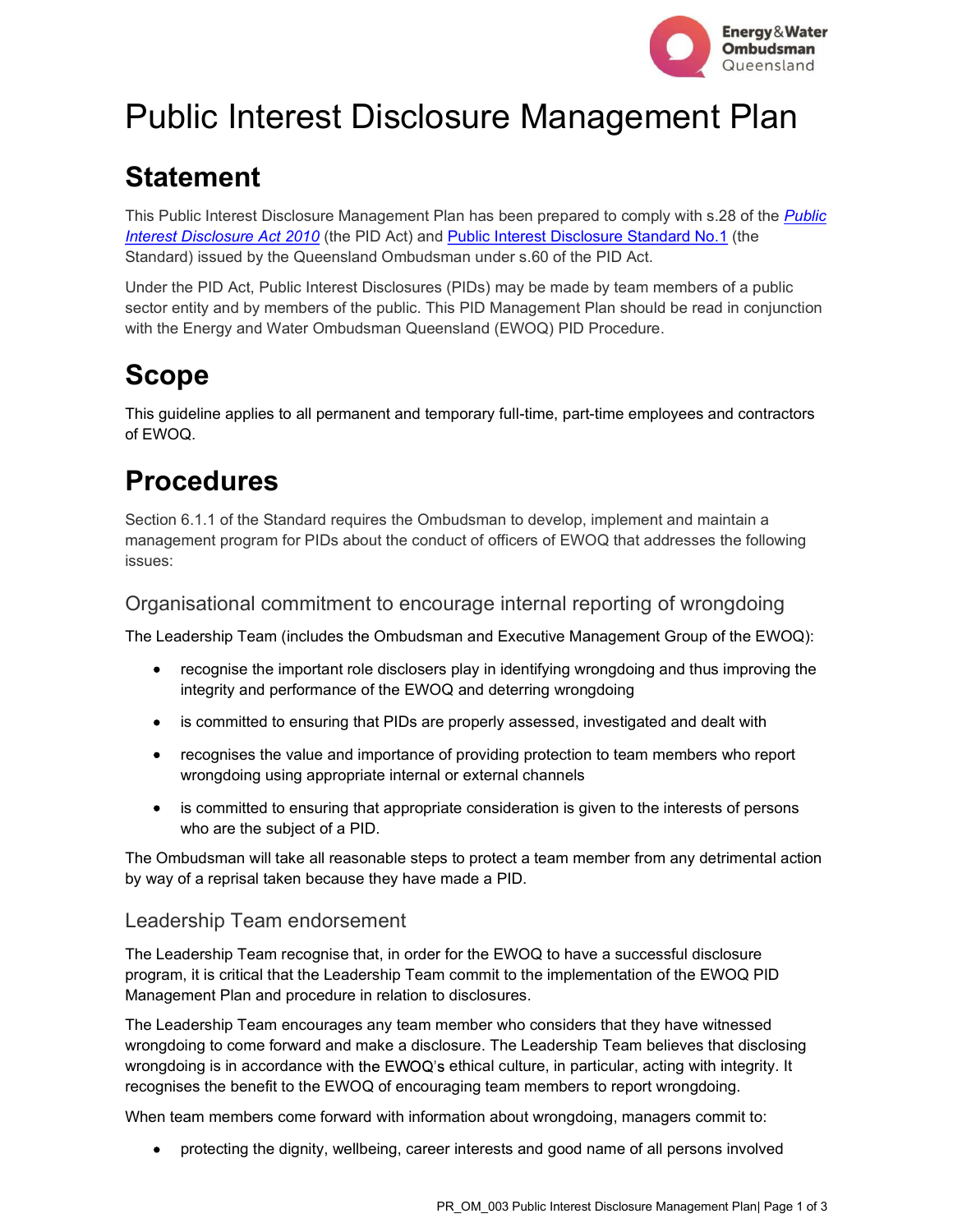- protecting the discloser from any adverse action taken as a result of making the disclosure
- dealing efficiently and effectively with any bullying, harassment, unfair treatment, victimisation or discrimination that results from a disclosure as a breach of the  $EWOQ$ 's disciplinary procedures
- responding to the disclosure thoroughly and impartially
- taking appropriate action to deal with wrongdoing
- keeping the discloser informed of progress and the outcome.

The Leadership Team also recognise that members of the public may have information about the operations of the EWOQ that meets the criteria for a PID. Members of the public are encouraged to report this information to the PID Coordinator. A PID made by a member of the public will be acknowledged. The discloser will be informed about the outcome of the PID assessment and any action taken as a result of the disclosure.

#### A communication strategy for our team

The Ombudsman recognises that critical to the success of its PID Management Plan is our team member's awareness of the plan and associated procedures. The EWOQ's communication strategy involves the following:

- periodically including on the EWOQ's intranet, information about the EWOQ PID reporting system
- including a PID page on the EWOQ intranet
- providing the contact details for the EWOQ's nominated PID officer on the EWOQ intranet.

#### A training strategy for our team

The Ombudsman recognises the importance of educating team members on PID issues and ensuring that ongoing training is provided.

As part of mandatory ethics and Code of Conduct training that every team member is required to attend annually, a segment on the operation of the PID Act will be included. This will be formalised in the EWOQ's training plan. The training will cover:

- how to identify wrongdoing
- how to make a PID
- the support and protection to be afforded to disclosers
- how PIDs will be managed by the EWOQ

In addition, PID training will be provided:

- in the induction program for new team members and team members returning to the EWOQ workforce after a period of leave
- to the Leadership Team annually by the Regional Manager-South Queensland (PID Coordinator) on their obligations in relation to handling PIDs.

#### Delegated officer responsible for issues related to the management of PIDs

The PID Coordinator is the delegated officer responsible for issues related to the management of PIDs. The PID Coordinator has: